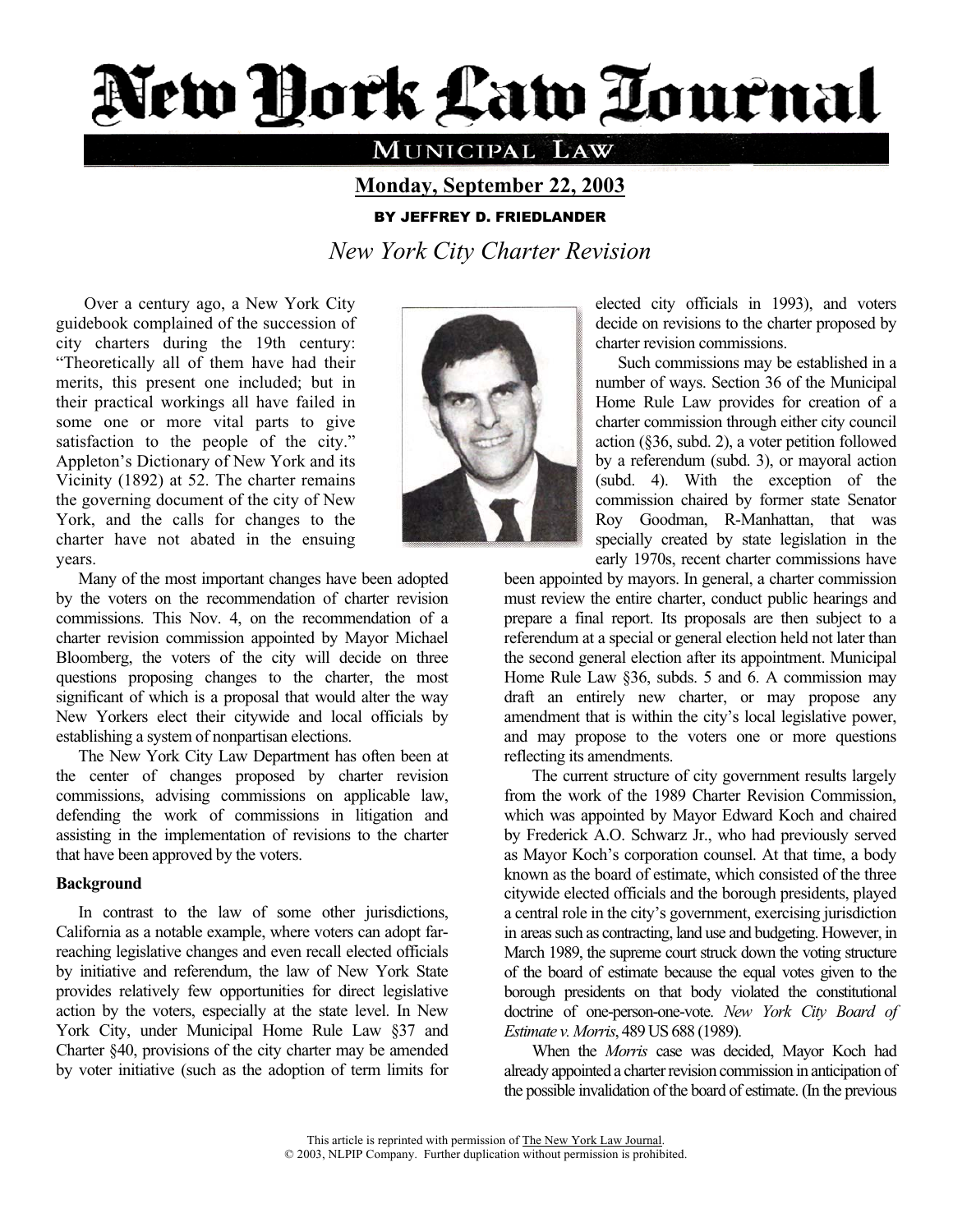year, a commission chaired by Richard Ravitch had proposed, and the voters had approved, a limited set of amendments to the charter concerning such matters as conflicts of interest, rulemaking and filling vacancies in city offices.) The 1989 Commission eventually proposed abolishing the board of estimate, largely dividing its powers between the city council and the mayor while retaining the city's other elected offices and revising their duties. The voters approved these proposals at the general election in 1989. Although the ensuing years saw two referenda concerning a charter provision mandating term limits for elected city officials, it took almost a decade for another charter revision commission to be appointed. This new commission faced controversy and litigation.

## **1998 Commission, Stadium Referendum**

The events of 1998 turned on an obscure but significant paragraph of state law, which originated in the state legislation relating to a charter revision in 1961. This paragraph (codified in Municipal Home Rule Law §36, subd. 5) provides that if a question proposed by a mayoral charter commission appears on the ballot, then no other question related "directly or indirectly" to charter revision may appear on the same ballot. The operation of this ballot hierarchy was exemplified by the 1998 litigation.

In April 1998, in response to consideration then being given to the possibility of constructing a new baseball stadium in Manhattan, City Council Speaker Peter Vallone announced that the council would propose legislation for a voter referendum which would have prohibited the expenditure of city funds on a stadium in that location. Mayor Rudolph Giuliani then convened a charter revision

commission, to be chaired by former First Deputy Mayor Peter Powers. Pursuant to Municipal Home Rule Law §36, subd. 5, a ballot proposal by the mayor's commission would block the council's referendum from appearing on the ballot at the same time. The Powers Commission studied a number of issues, including non-partisan elections, but eventually focused on campaign finance reform. When the commission transmitted its proposals to the city clerk, the council sued to prevent the proposals from appearing on the ballot, resulting in a spirited exchange during the course of the litigation about the process and substance of charter revision. The Law Department represented the mayor and the Powers Commission, arguing that the commission's work had been proper and legally effective, while the council argued that the proposals were merely an exercise intended to block a referendum on Yankee Stadium. The two sides also disputed whether the council's proposal was an appropriate subject for a referendum.

The Appellate Division, First Department, reversed a supreme court justice in the Bronx and unanimously held that the commission's proposal was lawful, finding that the report of the commission sufficiently explained its reasons for proposing only a limited set of charter amendments, while leaving other topics

*The long history of Law Department involvement in charter revision is not likely to end with the general election this November.*

for further consideration by a possible future commission. The court therefore concluded that the commission's proposal would "take precedence over" the council's proposed referendum. *Council of the City of New York v. Giuliani*, 248 AD2d 1, 5-6 (1st Dept.), appeal dismissed, leave to appeal denied, 92 NY2d 938 (1998). The court did not pass upon the legality of the council's proposed referendum, but the council's proposal never appeared on the ballot.

In the years after the 1998 litigation, three more charter revision commissions placed questions on the ballot, with assistance from the Law Department. A single proposal that included a number of initiatives was turned down by the voters in 1999, but largely formed the basis for five questions that were all approved in 2001. These revisions established certain offices and agencies in the charter and implemented other initiatives, including provisions relating to gun safety, the rights of immigrants to city services and the reporting of certain suspected crimes by board of education employees, but did not fundamentally restructure city government. The 2002 Commission, the first commission appointed by Mayor Bloomberg, studied nonpartisan elections and mayoral vacancy provisions, but proposed only a question providing for an expedited special election to fill a vacancy in the office of the

mayor. This proposal was adopted by the voters.

From 1998 to 2002, the issue of nonpartisan elections — in which all registered voters may participate in a nonpartisan primary election without regard to party registration and the leading primary contenders go on to appear in the general election — was the subject of discussion by the various charter commissions, but was

never placed before the electorate. This November, a referendum on nonpartisan elections will be held, along with questions on procurement reform and other administrative changes.

This year's charter revision commission was chaired by Dr. Frank Macchiarola, former chancellor of the city's school system. Throughout the spring and summer, the commission held meetings, hearings and expert forums throughout the city. Although it considered a variety of questions, the commission's primary focus has been on nonpartisan elections and procurement. In preparing its proposals, the commission and its staff received considerable assistance from the Law Department's legal counsel and contracts and real estate divisions.

The city's authority to enact non-partisan elections derive from its home rule power, established in Article 9, §2 of the state constitution and §10 of the Municipal Home Rule Law. This authority is supported by the decision of the Court of Appeals in *Bareham v. City of Rochester,* 246 NY 140 (1927), in which the Court stated that the local legislative body of Rochester could enact a local law providing for nonpartisan elections for Rochester's city council and that such a local law could supersede otherwise applicable provisions of the Election Law. Since the decision in *Bareham,* courts have repeatedly emphasized the